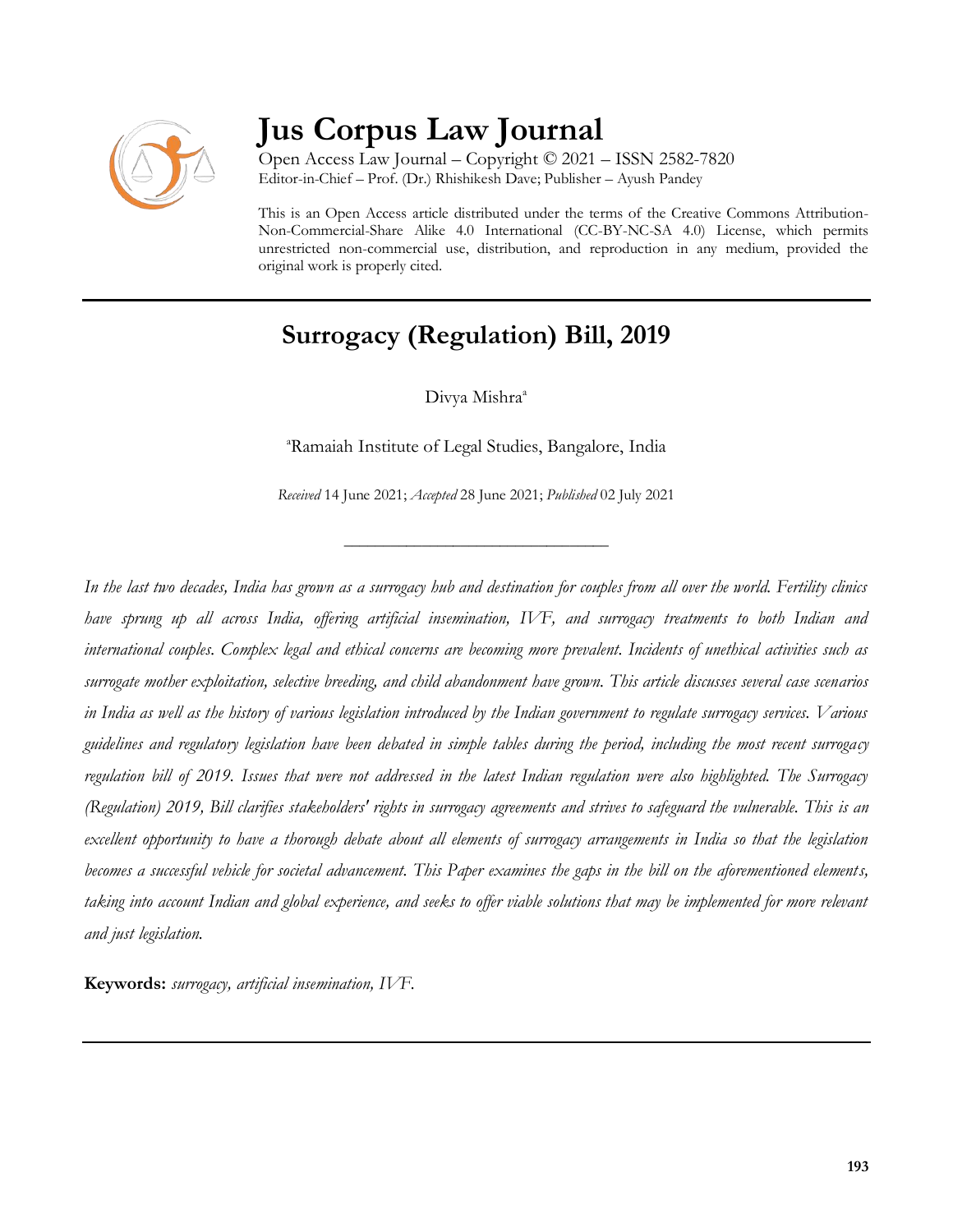#### **INTRODUCTION: SURROGACY AND ITS HISTORICAL BACKGROUNDS**

Surrogacy is a legal arrangement in which a woman (the surrogate mother) agrees to carry a child for one or more people who will become the child's parent after delivery. When pregnancy is medically impossible, when the dangers of pregnancy are too hazardous for the intended mother, or when one guy or a male couple wants to have a child, people may seek a surrogacy arrangement. According to the Black law's dictionary 'The term "surrogate" derives from the Latin word "surrogatus," which means "substitution or replacement.' The practise of bearing and delivering a child for someone else is known as surrogacy<sup>1</sup>. Surrogacy is accessed in some ways like traditional surrogacy, gestational surrogacy, commercial surrogacy, and altruistic surrogacy.

In **traditional surrogacy<sup>2</sup> ,** both the woman who gave the egg and the intended father or anonymous donor is genetically related to the child whereas in **gestational surrogacy<sup>3</sup> ,** the intended father or sperm donor, as well as the egg donor, are all genetically connected to the child, but not the mother.

Many nations around the world restrict commercial surrogacy arrangements, making finding a surrogate mother extremely difficult. In comparison, procedural costs or rates for IVF and surrogacy procedures cost less than one-third of what they do elsewhere in the globe, and the easy availability of surrogacy services has prompted a worldwide influx of patients to India. Surrogacy treatments are widely offered in India, especially by clinic agents that specialise in infertility. Surrogates are chosen by agencies that target ignorant and impoverished women. Womb for rent, womb outsourcing, child farms, and child factories has all become popular mocking expressions. In India, cases of unethical surrogate mother exploitation, child abandonment, and the import of human embryos and gametes are on the rise. Global criticism

 $\overline{a}$ 

<sup>2</sup> Amartya Bag, 'Regulating Babies' Factory in India – Surrogacy and the law' (*iPleaders*, December 12, 2014)

<sup>1</sup> Deiya Goswami, 'Lending The Womb – Surrogacy'(*iPleaders*, December 28, 2015)

[<sup>&</sup>lt;https://blog.ipleaders.in/lending-he-womb-surrogacy-types-of-surrogacy-factors-responsible-for-surrogacy](https://blog.ipleaders.in/lending-he-womb-surrogacy-types-of-surrogacy-factors-responsible-for-surrogacy-rights/)[rights/>](https://blog.ipleaders.in/lending-he-womb-surrogacy-types-of-surrogacy-factors-responsible-for-surrogacy-rights/) assessed 01 June 2021

[<sup>&</sup>lt;https://blog.ipleaders.in/regulating-babies-factory-in-india-surrogacy-and-the-law/>](https://blog.ipleaders.in/regulating-babies-factory-in-india-surrogacy-and-the-law/) assessed 01 June 2021  $3$  Bag (n 2)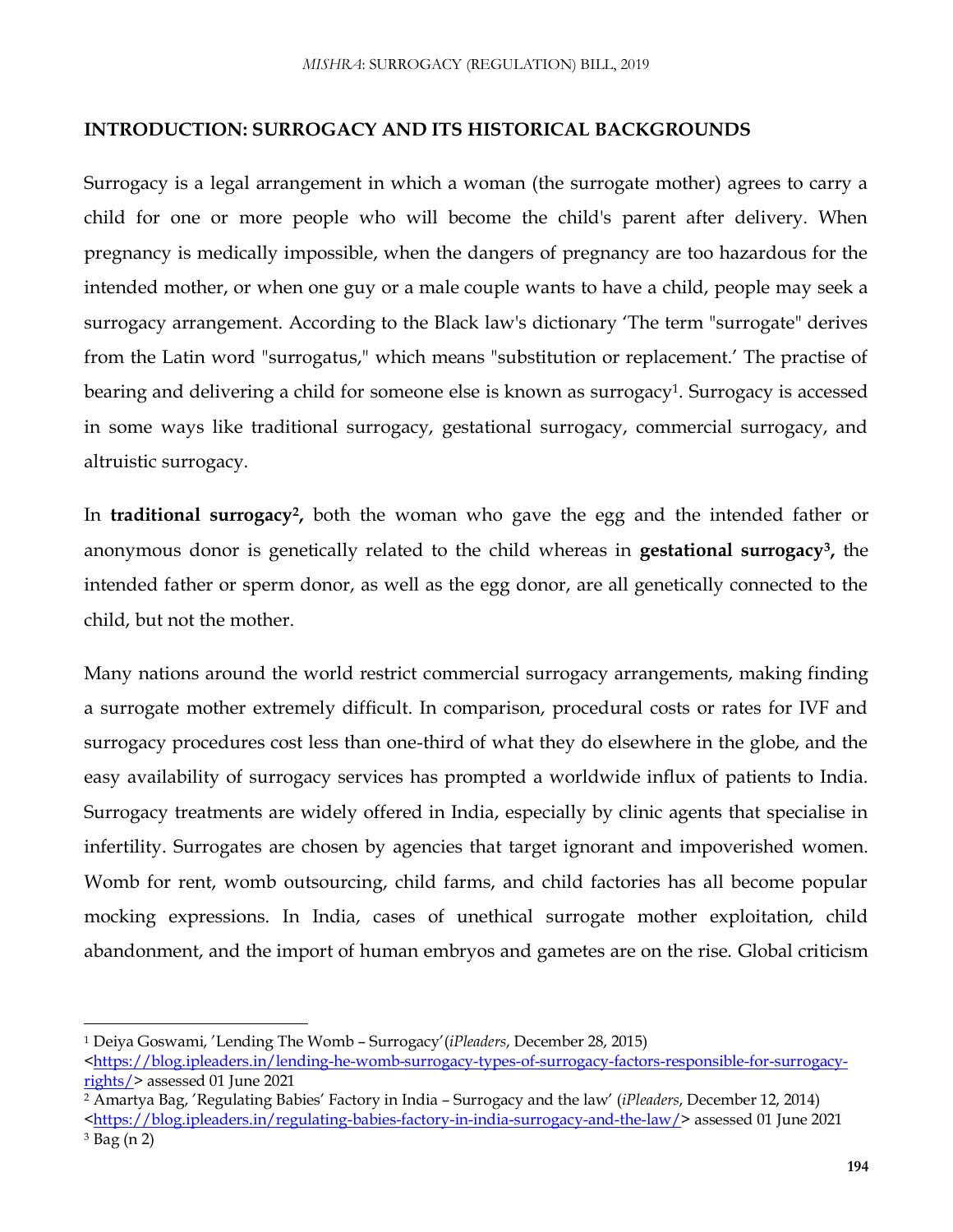and reporting, on commercial surrogacy, through different media, continues to cast a gray shadow<sup>4</sup> .

Several jurisdictions across the world have different levels of regulation. Surrogacy is illegal in various nations, including Sweden, Norway, France, and Italy. Surrogacy is still unregulated in India, Ukraine, and the United States, therefore the geographic origin is unclear. Surrogacy remains legal in some jurisdictions, including the United Kingdom, despite the fact that surrogacy contracts are unenforceable. Some nations, notably the United Kingdom, a few states in the United States, and Australia, allow altruistic surrogacy<sup>5</sup>.

With all of the favourable conditions, India became the epicenter of surrogacy. Concerns about surrogate motherhood being exploited, the monetization of parenthood, and human rights violations have grown. Many surrogate mothers used to sign a contract agreeing that if they were seriously wounded or fell unwell during the later stages of pregnancy, they would be "kept using life-support equipment" to preserve the foetus. Furthermore, they often agreed to assume all medical, financial, and psychological risks, absolving the genetic parents, their attorneys, physicians, and other experts of all liability.

In the case of *Baby Manji Yamada v Union of India and Others* (2008)<sup>6</sup> , Baby Manji Yamada, a surrogate baby, was stranded in India for at least three months following her birth due to a lack of clarity on her citizenship. She was neither an Indian nor a Japanese citizen, and her intended parents had divorced before she was born. Her intended mother was adamant about not having custody of her. Her father did, but his visa had expired, so he had to leave India. After being granted a visa on humanitarian grounds, the case was settled. The action was filed on behalf of Baby Manji by the baby's paternal grandmother, Emiko Yamada, who was challenging the High Court of Rajasthan's Habeas Corpus writ for his production. The Indian Supreme Court stated that this medical procedure is lawful in various nations, including India, and that "the comment appears to be a simple obiter dictum of the case."

 $\overline{\phantom{a}}$ 

<sup>4</sup> Gerard Pradeep Devnath & Senthil Kumaran, 'Surrogacy in India: Ethical and Legal Aspect' [2020] PL 386

<sup>5</sup> Astha Srivastava, 'The Surrogacy Regulation (2019) Bill of India: A Critique' [2021] PL 142

<sup>6</sup> *Baby Manji Yamada v Union of India* (2008) 13 SCC 518; *In re Baby M* 217 NJ Super 313 (1987)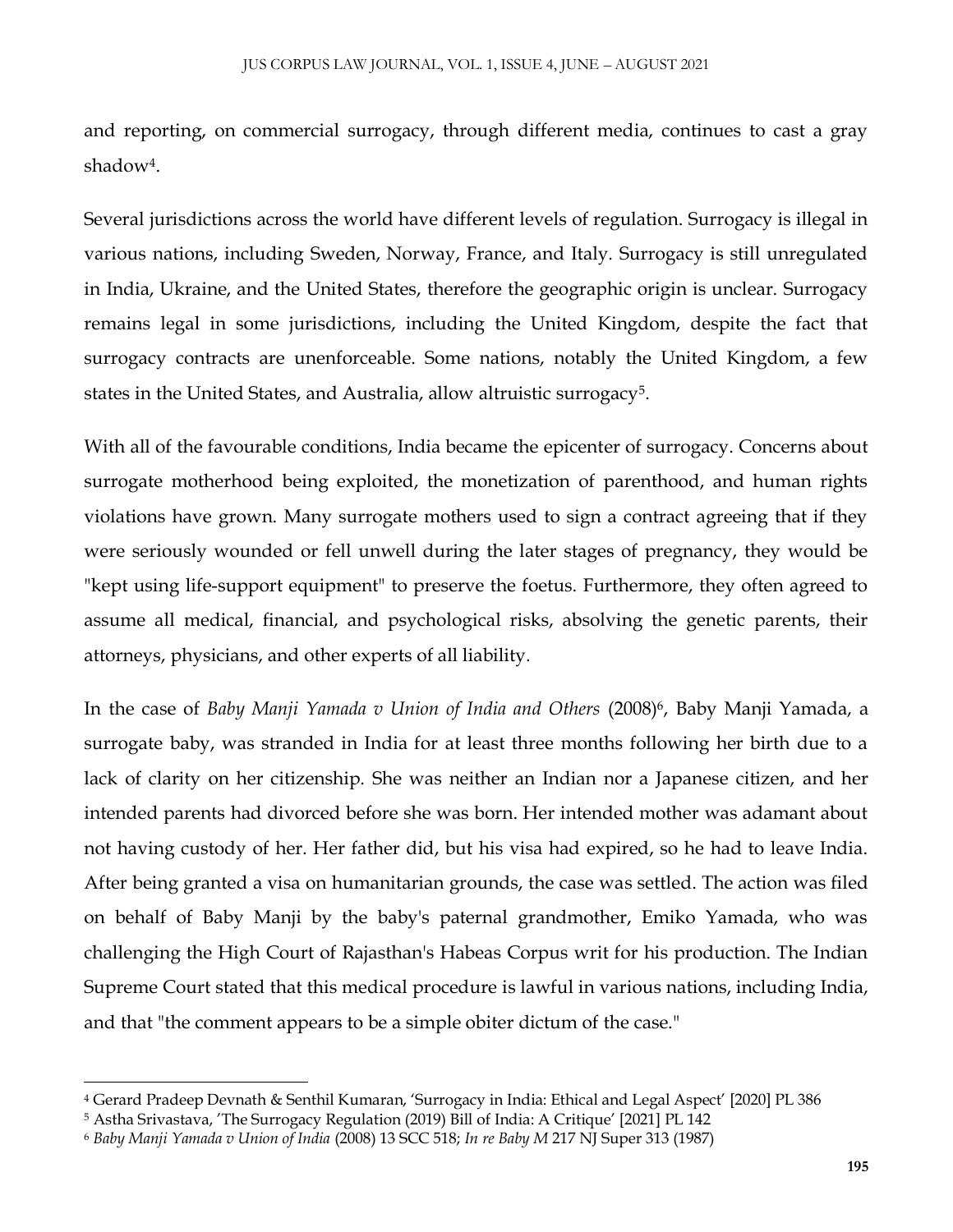#### **THE OBJECTIVE OF BILL**

The Surrogacy (Regulation) Bill, 2019, was introduced in the Lok Sabha by Dr. Harsh Vardhan, Minister of Health and Family Welfare. The bill succeeds the surrogacy (regulation) bill of 2016, which was rejected by India's Parliament. Surrogacy is defined as a procedure in which a woman gives birth to a child for the purpose of handing the child over to an intended partner after the birth<sup>7</sup> . Surrogacy Boards at the national and state/UT levels, as well as the nomination of suitable authorities to regulate the practise and process of surrogacy, are proposed in the bill. The measure aims to outlaw commercial surrogacy in India, allowing only altruistic surrogacy, in which the surrogate mother receives no monetary remuneration. Commercial surrogacy is prohibited, as is the sale or import of human embryos for the purpose of surrogacy. It requires surrogacy clinics or anyone who executes surrogacy treatments in any manner, to register. Violations of the bill's terms would result in a minimum sentence of ten years in jail and a fine of up to Rs. Ten lakhs.

Surrogacy (regulation) bill, Surrogacy-related medical procedures will be performed only at designated surrogacy clinics beginning in 2019. It also regulates them through registration, prohibiting the use of unqualified experts and enticing women to become surrogates via advertisements and other means. It prohibits these clinics from performing abortions on surrogate mothers unless they have their agreement and the proper authority's permission. Surrogate child sex selection and storage of embryos and human gametes is additionally prohibited<sup>8</sup>.

## **PROVISIONS OF THE BILL**

**Regulation and Purpose for which surrogacy bill is permitted:** Commercial surrogacy is prohibited by the statute, however, Altruistic surrogacy is permitted. Apart from additional medical bills and insurance coverage during pregnancy, there is no monetary compensation for the surrogate mother in altruistic surrogacy. Surrogacy or comparable operations

 $\overline{\phantom{a}}$ 

<sup>7</sup> 'The Surrogacy (Regulation) Bill 2019' (*PRS Legislative Research*) [<https://prsindia.org/billtrack/the-surrogacy](https://prsindia.org/billtrack/the-surrogacy-regulation-bill-2019)[regulation-bill-2019>](https://prsindia.org/billtrack/the-surrogacy-regulation-bill-2019) accessed 03 June 2021

<sup>8</sup> Srivastava (n 5)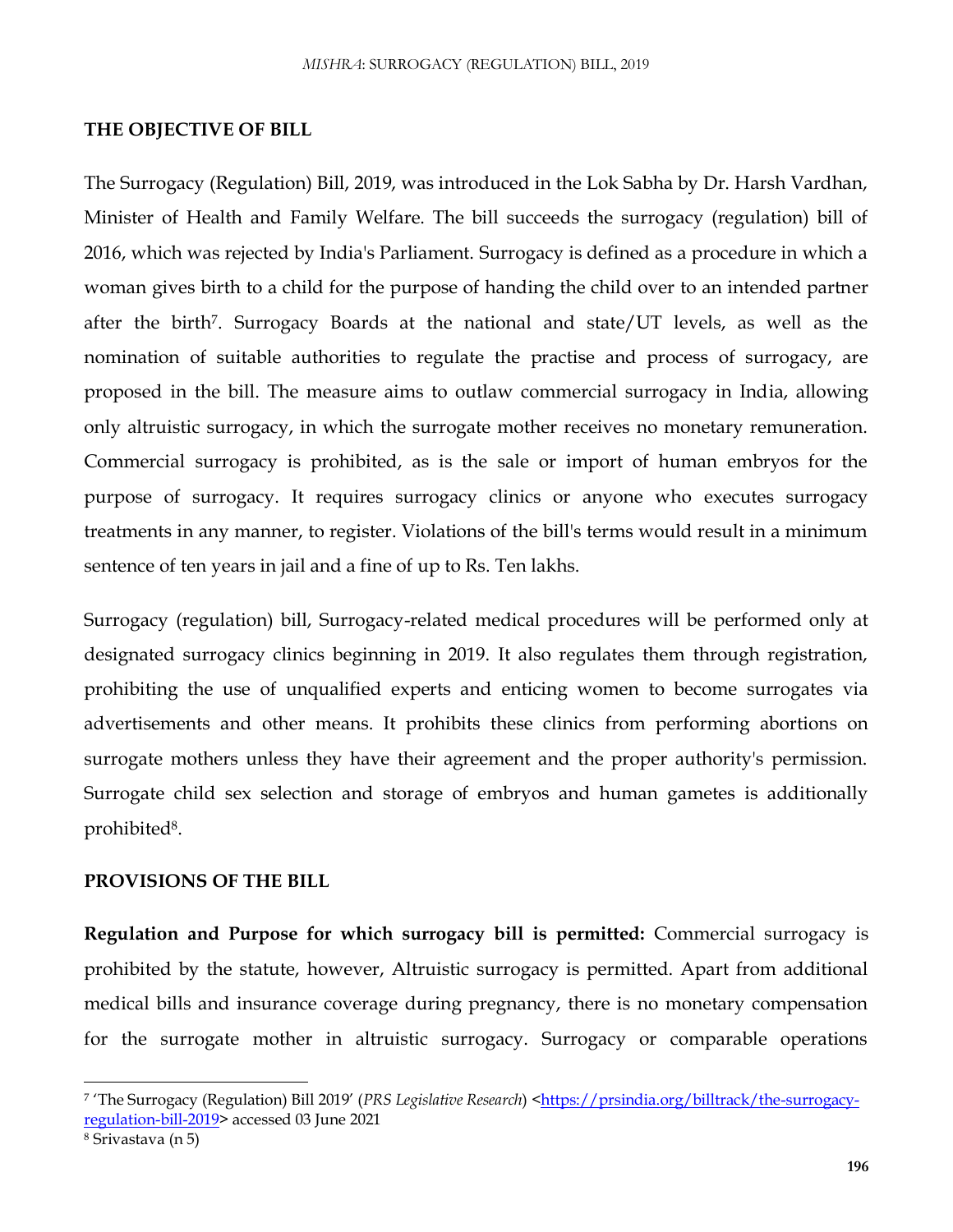performed for monetary compensation or reward (in cash or kind) in excess of minimum medical expenses and insurance coverage are referred to as commercial surrogacy.

Surrogacy is legal for the following reasons: intended couples with proven infertility; altruistic; not for commercial objectives; not for the goal of creating children for sale, prostitution, or other forms of exploitation; and any ailment or disease specified by laws.

**Registration of surrogacy clinics and Certificate of Registration:** No individual may open a surrogacy clinic for the purpose of performing surrogacy or providing surrogacy operations in any manner unless the clinic is properly registered under the act. Every application for registration under sub-section (1) must be submitted to the competent authorities in the form, manner, and with the fees stipulated. Every surrogacy clinic that conducts surrogacy or surrogacy treatments, partly or entirely, for the purposes referred to in clause (ii) of section 4 must apply for registration within sixty days of the date of appointment of suitable authority: No one may open a surrogacy clinic or provide surrogacy services in any way unless they are licensed to do so.

After conducting an investigation and determining that the applicant has met all of the requirements of this Act and the rules and regulations promulgated thereunder, the appropriate authority shall issue a certificate of registration to the surrogacy clinic within ninety days of receiving the application, in such form, on payment of such fees, and in such manner as the appropriate authority may specify. Every certificate of registration is valid for three years and must be renewed in the manner and at the fees stipulated.

**Eligibility criteria for intending couple and the surrogate mother:** The intending couple should have a 'certificate of essentiality' and a 'certificate of eligibility issued by the appropriate authority.

Following the completion of the following conditions, a 'certificate of essentiality' will be issued: a certificate of provenance from a district medical board for one or both members of the intending spouse; a magistrate's court order of paternity and custody of the surrogate child; and insurance coverage for a period of 16 months covering postpartum birth problems.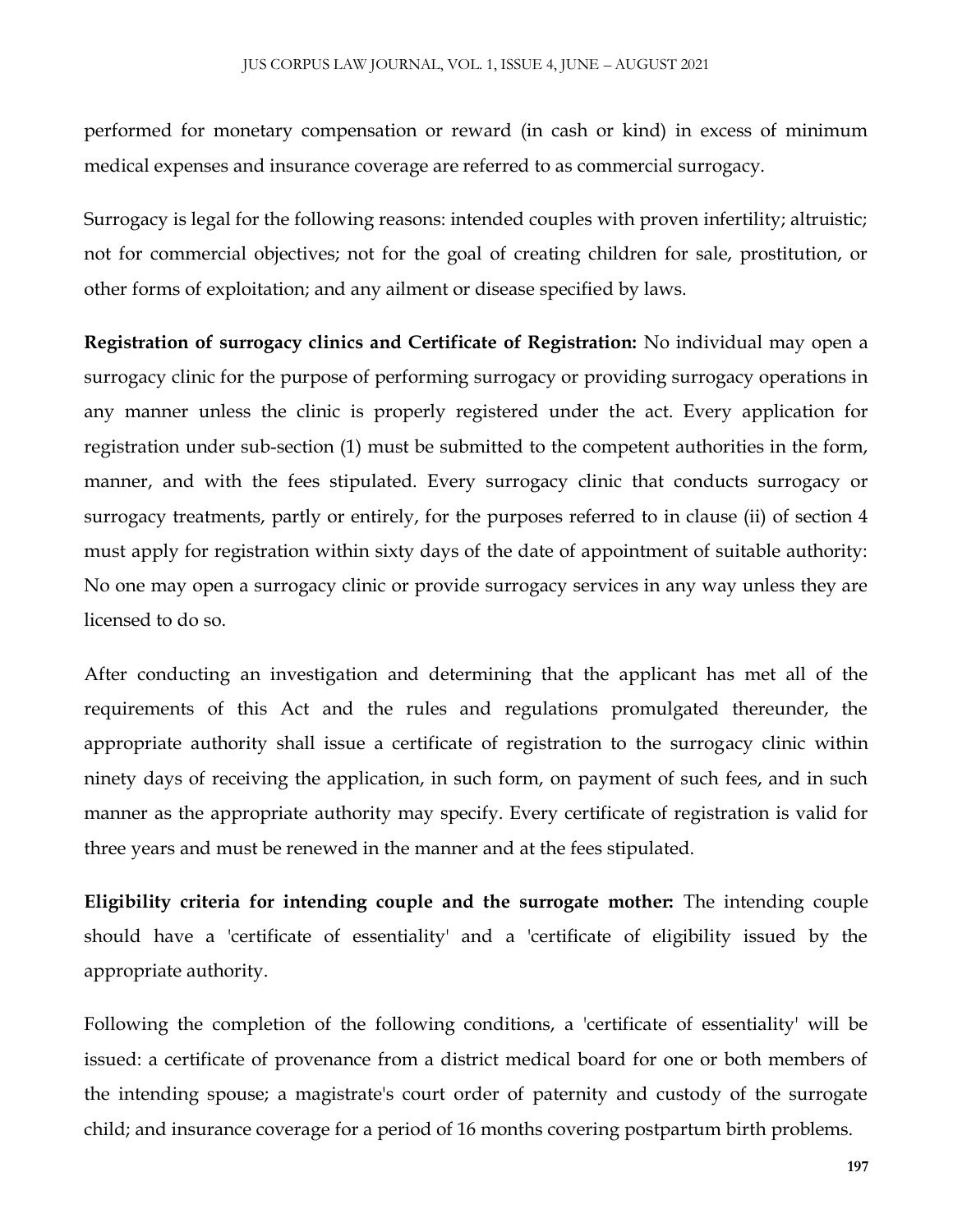The 'certificate of eligibility to the intending couple' is granted if the following conditions are met: the couple must be Indian citizens and have been married for at least five years; the wife must be between the ages of 23 and 50, and the husband must be between the ages of 26 and 55, and the couple must not have any surviving children (biological, adopted, or surrogate); this does not include a child who is mentally or physically disabled; and any additional conditions that may be imposed by regulations. The surrogate mother must be: an in-depth relative of the intending pair; a married woman with a kid of her own; 25 to 35 years old; only surrogate once in her lifetime; and have a certificate of medical and psychological suitability for surrogacy. In addition, the surrogate mother is unable to donate her gametes for surrogacy.

**National and State surrogacy board:** The National Surrogacy Board (NSB) and State Surrogacy Boards (SSB) will be established by the federal and state governments, respectively. The NSB's responsibilities include; advising the federal government on surrogacy policy, developing a code of conduct for surrogacy clinics, and monitoring the operation of SSBs.

**Appropriate Authority:** For the purposes of this Act, (1) the Central Government shall appoint one or more relevant authorities for each of the Union territories within ninety days of the Act's commencement, by notification. (2) The State Government shall appoint one or more relevant authorities for the entire or any portion of the State for the purposes of this Act within ninety days of the Act's commencement, by notification.

The appropriate authority is responsible for performing the following tasks: granting, suspending, or cancelling a surrogacy clinic's registration; enforcing the standards that must be met by surrogacy clinics; investigating complaints of violations of this Act, its rules, and regulations, and taking legal action as required by this Act; suo motu or when brought to its attention, to take appropriate legal action against the use of surrogacy by any person in any place other than as prescribed, and to launch independent investigations in such cases; to supervise the implementation of the provisions of this Act and the rules and regulations made thereunder.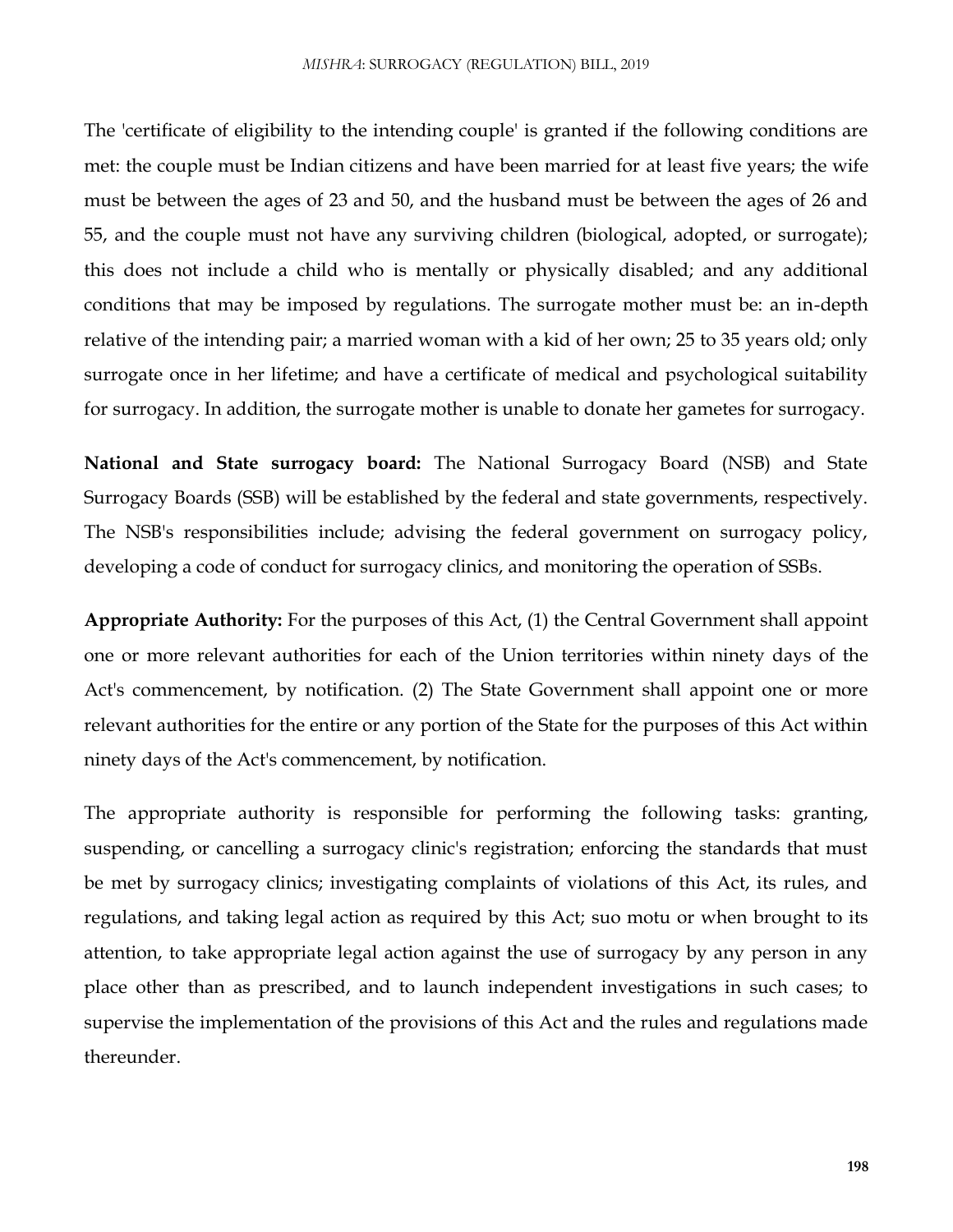**Surrogate child parentage and abortion:** The intended couple's biological kid will be considered if a child is born through surrogacy. Abortion of the surrogate child requires the surrogate mother's written agreement as well as the approval of the authorised authority. The Medical Termination of Pregnancy Act of 1971 must be followed in order for this license to be valid. Furthermore, before the embryo is deposited in the surrogate mother's womb, she will have the option to withdraw from surrogacy.

**Offenses and Penalties:** The bill punishes those who engage in or advertise commercial surrogacy, as well as those who exploit the surrogate mother, abandon, exploit, and disown a surrogate child, and those who sell or import human embryos or gametes for surrogacy. Such offences carry a punishment of up to ten years imprisonment and a fine of up to Rs. ten lakh. For additional violations of Bill's provisions, the Bill includes a number of offences and penalties.

## **CONCLUSION**

As of today, India has no law to regulate the provisions of surrogacy in the country and still, India has been recognized as a potential hub for the development towards the scope of surrogacy. In the present time and looking into the field of research and development regarding surrogacy, had by bounds and leaps proved that it is in the need of the hour for a progressing nation such as India to make relevant law that holds the capability to secure the rights of the parties involved in such conditions. Through the Surrogacy (Regulation) Bill, 2019, India appears to have chosen a regulatory model. Thou the bill still need through discussion as well as proper alterations and modification that would result in less amendment of the act in the future. The makers of the bill should also look into:

1.) Introducing a transparent rule regarding the custody of the child,

2.) The legal custody of the child should be the responsibility of the state,

3.) The bill should also consider the privacy of the parent seeking surrogacy as an option as well as upholding the privacy of the surrogate mother,